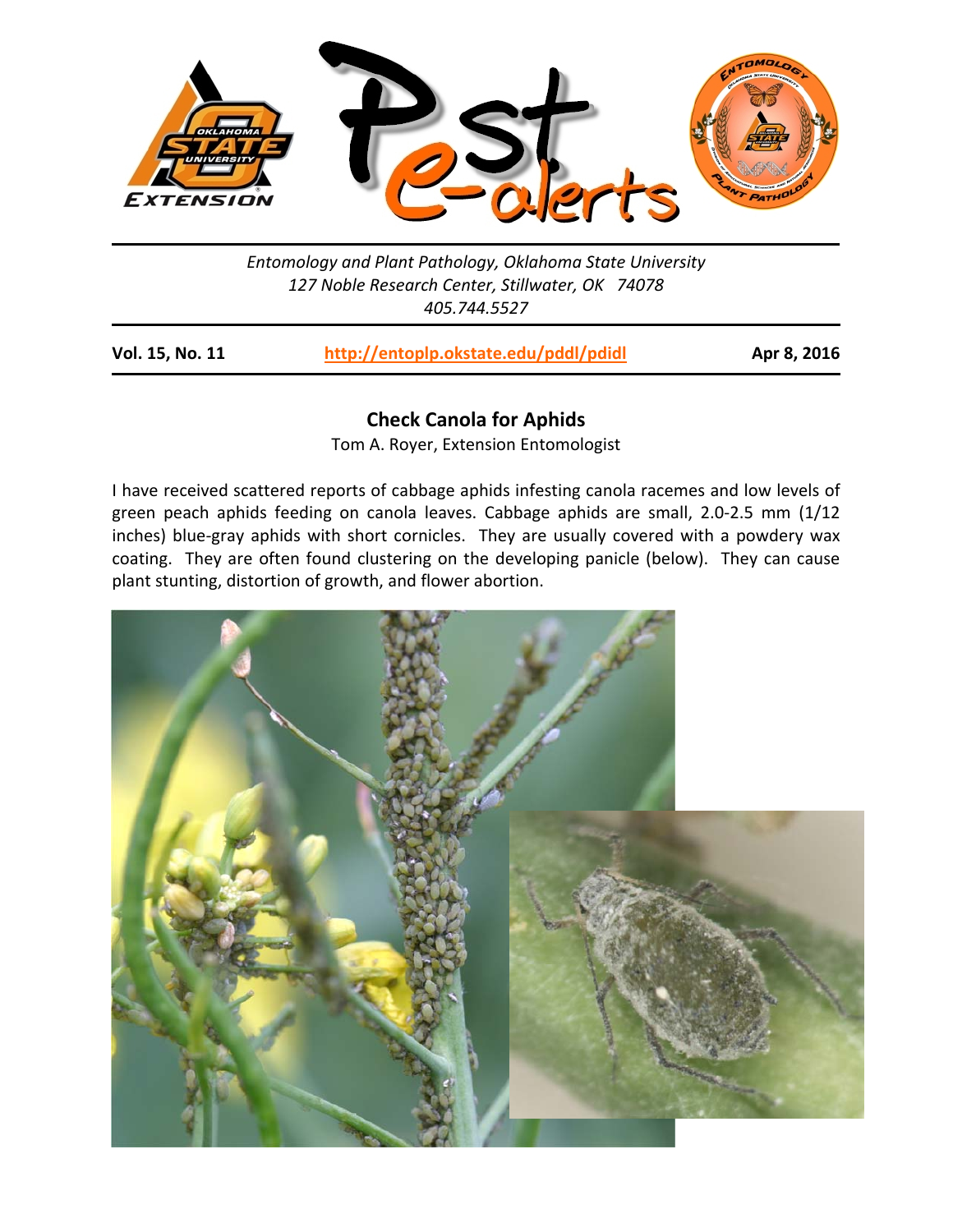Green peach aphids are pale green to yellow (and sometimes pink) with long cornicles and antennae and measure 1/8 inch. They are found in winter and spring on leaves (below). Their feeding can cause stunting and defoliation. They can also transmit plant disease‐causing viruses such as cauliflower mosaic and turnip mosaic viruses.



Scout for aphids by looking on the underside of the leaves, and racemes. For cabbage aphids, research conducted in Australia suggests that an insecticide application is justified if 20% of the racemes are infested with cabbage aphids.

For green peach aphids, research conducted by Dr. Kris Giles at OSU found that an average of one green peach aphid per plant can reduce seed yield by about 0.5 lb per acre. Thus, if the cost of an application is \$10 per acre, and canola is bringing \$0.20 per pound (quote from ADM Farmer Services 04/08/2016 www.adm.com), an infestation of 100 aphids per plant would cause yield loss of \$10.00 (50 lb, x \$0.20/pound) which is equal to the cost of the application. This is known as the **ECONOMIC INJURY LEVEL (EIL)**. We typically set the **ECONOMIC**